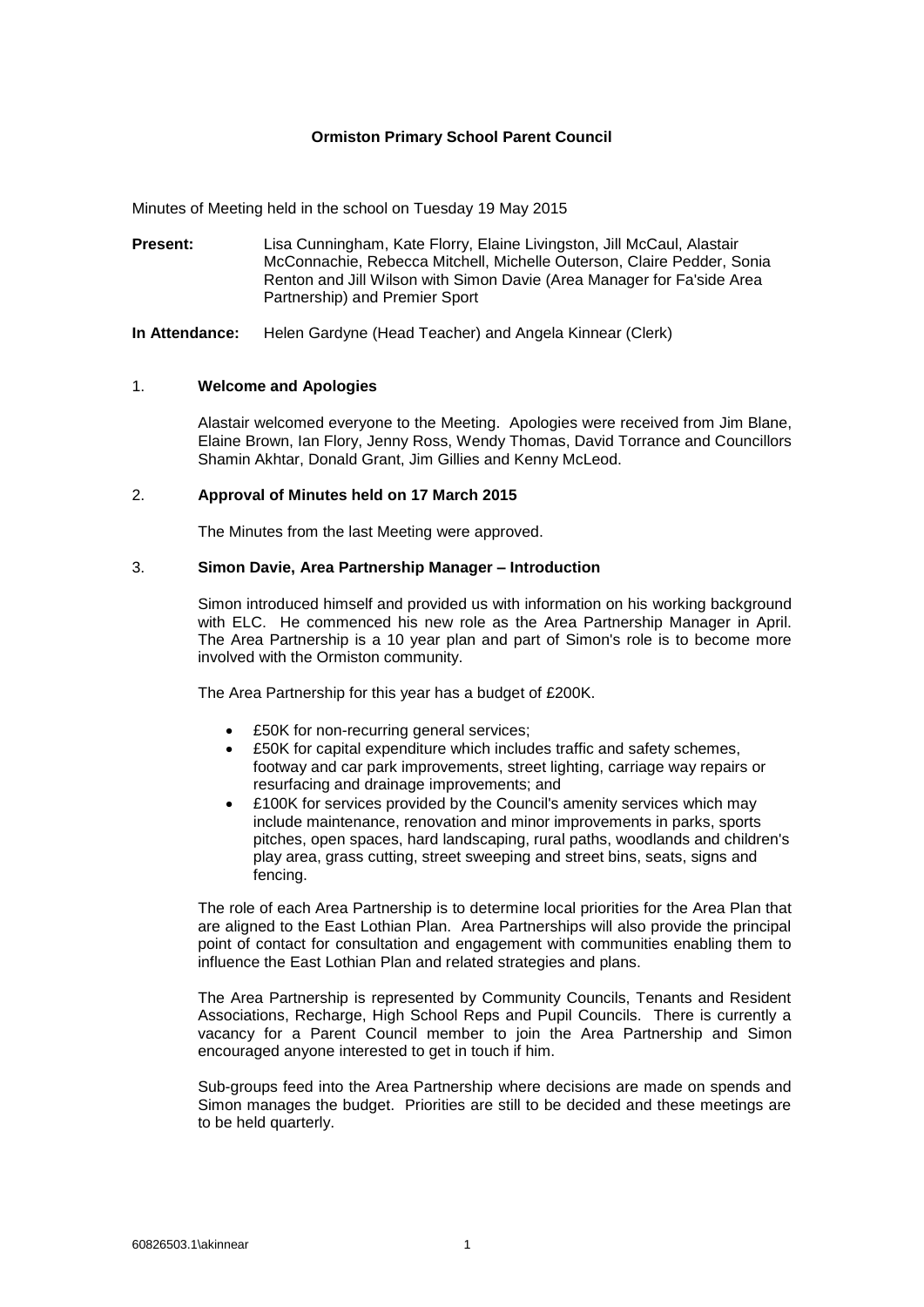The next Area Partnership meeting is to be held on 23 June where the Chair shall be elected (only members can vote). The AGM is to be held in August and the end of year budget is 3 March 2016.

If we have ideas for any projects which will benefit Ormiston Primary we must flag these to Simon so that he can push the ideas forward to the Area Partnership meetings. Helen indicated that the school had previously looked into safer routes to use to walk to school and with the help of the Area Partnership, heat signs could possibly be produced and put onto pavements to indicate safer places to cross the road and routes to follow to school. One of the ideas the Area Partnership are looking at is encouraging children to cycle to school. Paths and roads are to be upgraded to improve accessibility. Another idea is setting up a cycle bus where adults/6th year students take responsibility for kids cycling to/from school. Simon can also check to see if any of our projects could tie in with larger projects throughout East Lothian. It was also suggested that our charity funding could be linked in with funds from the Area Partnership. **ACTION: HELEN/SIMON**

### 4. **Breakfast/Afterschool/Holiday Club – Premier Sport**

John and Daniel from Premier Sports provided us with information on a proposed Breakfast/Afterschool and Holiday Club for Ormiston Primary School. Their Club centres around fitness, health and wellbeing. To enable us to get the club up and running they require a minimum of 10 children to attend. If take-up numbers are large enough, the children can be split into different age groups. The dining hall would be used for breakfast (optional) and the gym hall and possibly the park for fitness. The clubs could also run outwith term time/in-service days and on bank holidays. The preferred method of booking/paying would be online with bookings made per month/term in advance with extra flexibility if there are spare spaces available.

The breakfast club would run possibly from 7.30am - 8.50am at a cost of around £5.25 and £4.00 (without breakfast) with flexibility for dropping off times.

The afterschool club would run from 3.15pm - 6.00pm at a cost of around £11.00 and 12.00pm – 6.00pm on a Friday at a cost of around £21.00 - flexibility also for picking up times. Parents should provide healthy snacks.

Daily holiday care would cost around £32.00.

The club can provide many types of sports eg. football, basketball and dodgeball. However, they usually like to ask the children what sports they would like to do and in other schools they have provided different sports including handball, archery, fencing and curling.

To enable us to get the club up and running for August we need to promote the idea to parents, carers and children. It was decided that a noticeboard highlighting the club during Parent Evening would catch our largest audience. John agreed to send over to Helen promotional posters and we would encourage parents to fill out forms to gauge interest/gather potential numbers of children who would make use of the club.

Helen confirmed that she would check with ELC that they approve the school going ahead with the Club. **ACTION : HELEN**

A taster session for the children could possibly be held near the end of term.

### 5. **Charity Grant Applications**

It was agreed that the £90 membership fee for the website Grants for Schools should be purchased.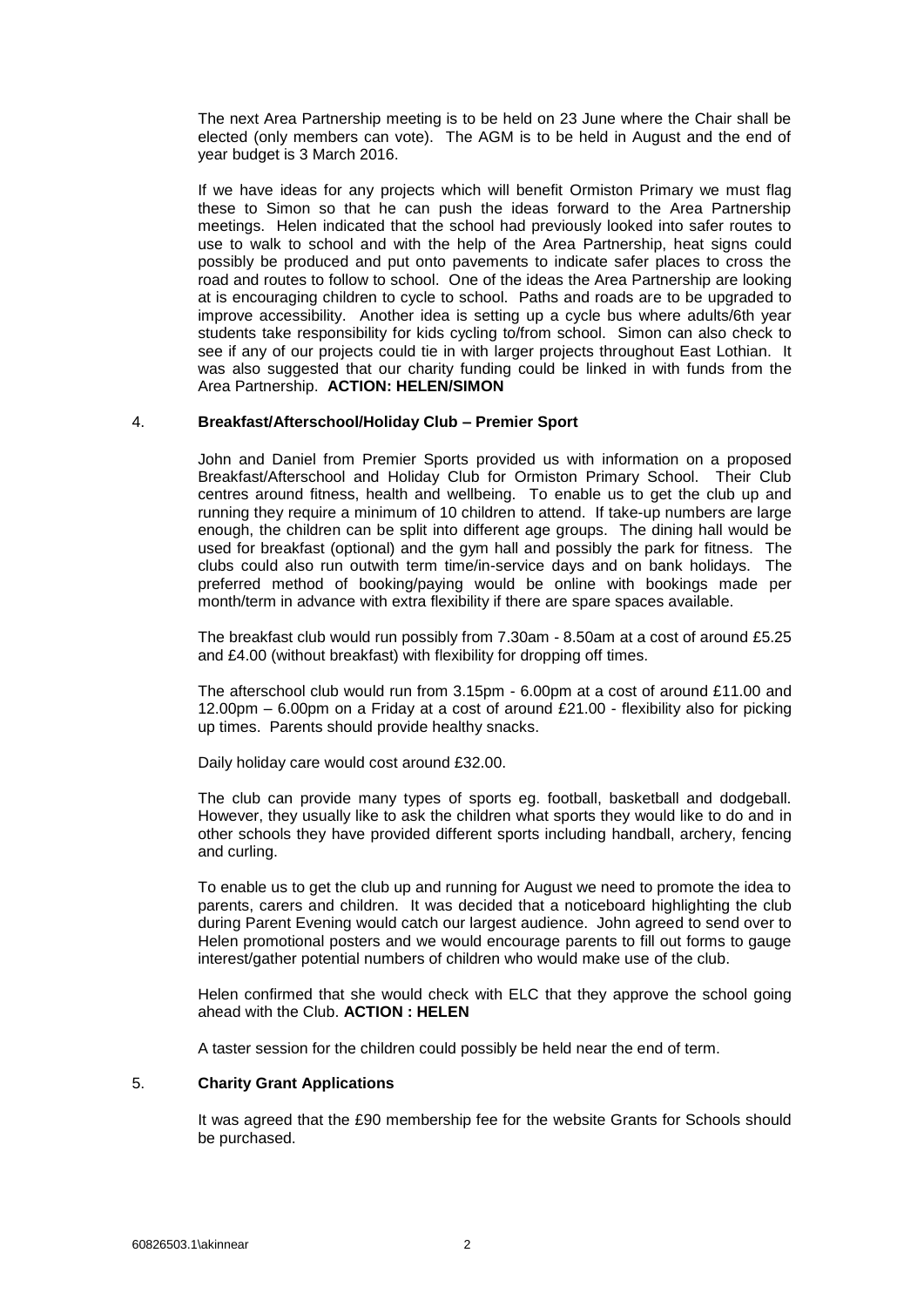Helen agreed to look over old applications where charity status was required. Claire confirmed that she would be happy to look through grant applications after the end of the school year. Rebecca would also be available to help but not able to head up any projects. Any potential grant applications should be checked with Helen as to what she could use them for within the school and then prioritisation made on the grants we should concentrate our work on. **ACTON: HELEN/CLAIRE/REBECCA**

A Parent Council Newsletter should be issued before the end of term telling everybody about the Breakfast/Afterschool Club and reminding everybody about the Giving Machine. This can also be posted on our Facebook page. **ACTION : ALASTAIR**

### 6. **Fundraising**

Another Film Night is planned for Thursday 21 May. The 2 films chosen are Frozen Sing-a-long and Night in the Museum 3 (to be held in a larger classroom). Feedback provided from the previous Film Night was that the speakers needed to be adjusted for better sound and contact detail forms should be handed out while people are queuing to save time. All helpers were asked to be at the school for 5.45pm.

A fundraising meeting to start planning for the School Fayre in September shall be held on Tuesday 23 June at 7.00pm in the school. A message should be sent out via text/email/Facebook to encourage parents to attend.

### 7. **Treasurer's Report**

Jill informed us that our current bank account balance is £3,067.95. We have had recent tea towel sales totalling £46.00 and received £50.00 from the Giving Machine.

### 8. **Head Teacher's Report**

The school now has a Twitter account @ormistonprimary, so far they have 111 followers. The Twitter feed is also located on the school blog.

A survey was sent out recently to parents looking for their views on changing the format of parents evening. The results showed that a high majority of parents preferred speaking to the teachers within the classroom rather than in the hall. Helen confirmed that an Open Morning would be held in the school on Friday 12 June from 11.30am where parents shall be welcome to come into the classroom(s) to have a look around.

The P6-P7 Digital Ninjas were recently given a Google basics exam and passed with flying colours!! A Google Road show is to be held in Preston Lodge High School and the P6-P7 Digital Ninjas have been invited along to give presentations on the Thursday and Friday.

The gate at the bottom of the school hill nearest the lollypop crossing is to be replaced. This entrance to the school grounds shall become totally closed off making it safer for all children entering and leaving. One quarter of the gate will act as a pedestrian gate to enable children/parents access to the school playground.

Changes planned for the front entrance of the school shall commence during the summer holidays.

Plastic sheds, carpet tiles and construction blocks have been purchased for the P1/2 playground. Helen also plans to purchase fussball tables, blackboards and cars with lifting bonnets. Extra play space shall also become available once all the front of school changes are completed.

Jenny Ross the Deputy Head and Graham McCann the PE teacher shall both be finishing up at summer. The new Deputy Head position is currently being advertised.